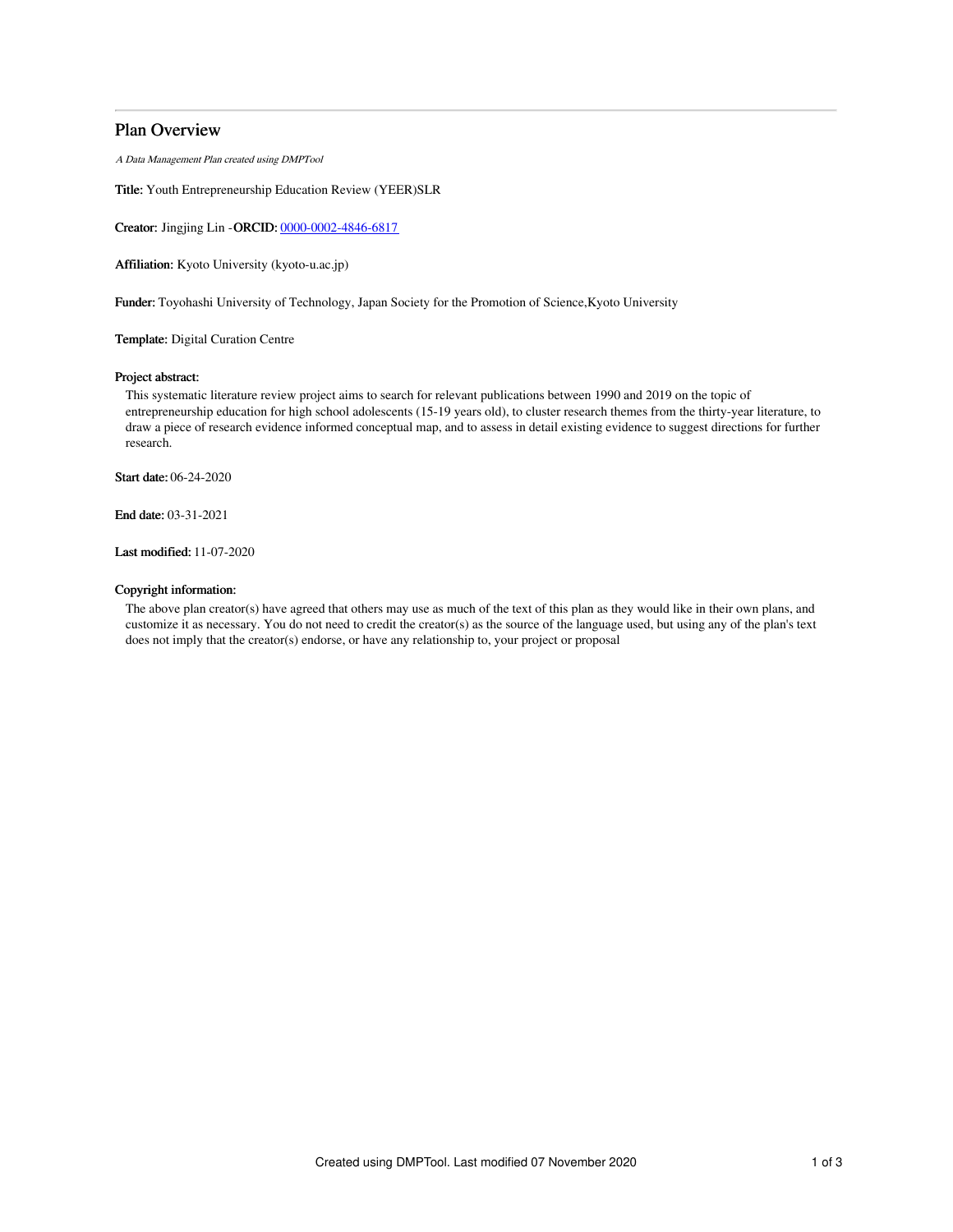# Data Collection

#### What data will you collect or create?

This project collects literature data regarding bibliographic meta-data and full-text files from academic databases: EBMR Reviews [OvidSP], emerald insight, ERIC [ProQuest], Dissertations & Theses A&I [ProQuest], Research library [ProQuest], and Scopus. Alternative databases such as Google Scholar was also used. Ranking indexes such as SSCI index (http://ssci.isi-database.org/), and SCImago JR ranking (https://www.scimagojr.com) are used to collect ranking data. We create relevance coding data for the collected data.

#### How will the data be collected or created?

We follow three approaches to search for relevant literature:

- search five academic databases (AD)
- expert consulting (EC)
- the backward snowballing technique (BS)

We use the following two folders:

- 
- 01 Database search and screening (0819-0911) 02 Supplementary data (subfolders: 2.1.Expert consulting, 2.2.Backward snowballing)

We use the following file naming style to handle versioning:

- 
- Example 01: 0916\_YEER data\_AD\_245citations Example 02: 1013\_YEER data\_supplementary\_EC
- Example 03: 1008\_YEER data\_supplementary\_BS
- Interpretation: mmdd\_YEER data\_approach\_sub-level of approach

Quality assurance process:

- Inter-rater agreement level: Cohen's Kappa
- SSCI index and SCImago JR rank

## Documentation and Metadata

### What documentation and metadata will accompany the data? The following documentations accompany the datasets:

- 
- Systematic Literature Review protocol • Literature search strategy
- Coding book index

The main standard used for metadata of our datasets come from the full citation exporting format in csv. by Scopus.

# Ethics and Legal Compliance

#### How will you manage any ethical issues?

This is a systematic literature review of synthesizing existing publications on the relevant topic. It is dealing with documents instead of people. Thus no human subject will be involved.

### How will you manage copyright and Intellectual Property Rights (IP/IPR) issues?

We respect the copyright of publishers and authors. Thus, we plan the following measure when sharing PDF full text of publications:

- If open access already, it is shared.
- If not open access, the link to the publisher's page is shared.

# Storage and Backup

# How will the data be stored and backed up during the research?

Data storage:

The project uses OneDrive to store data.

Data backup:

The project has two folders in OneDrive. One is a real-time updating shared folder for the whole team. A second one is a weekly synchronized backup folder maintained